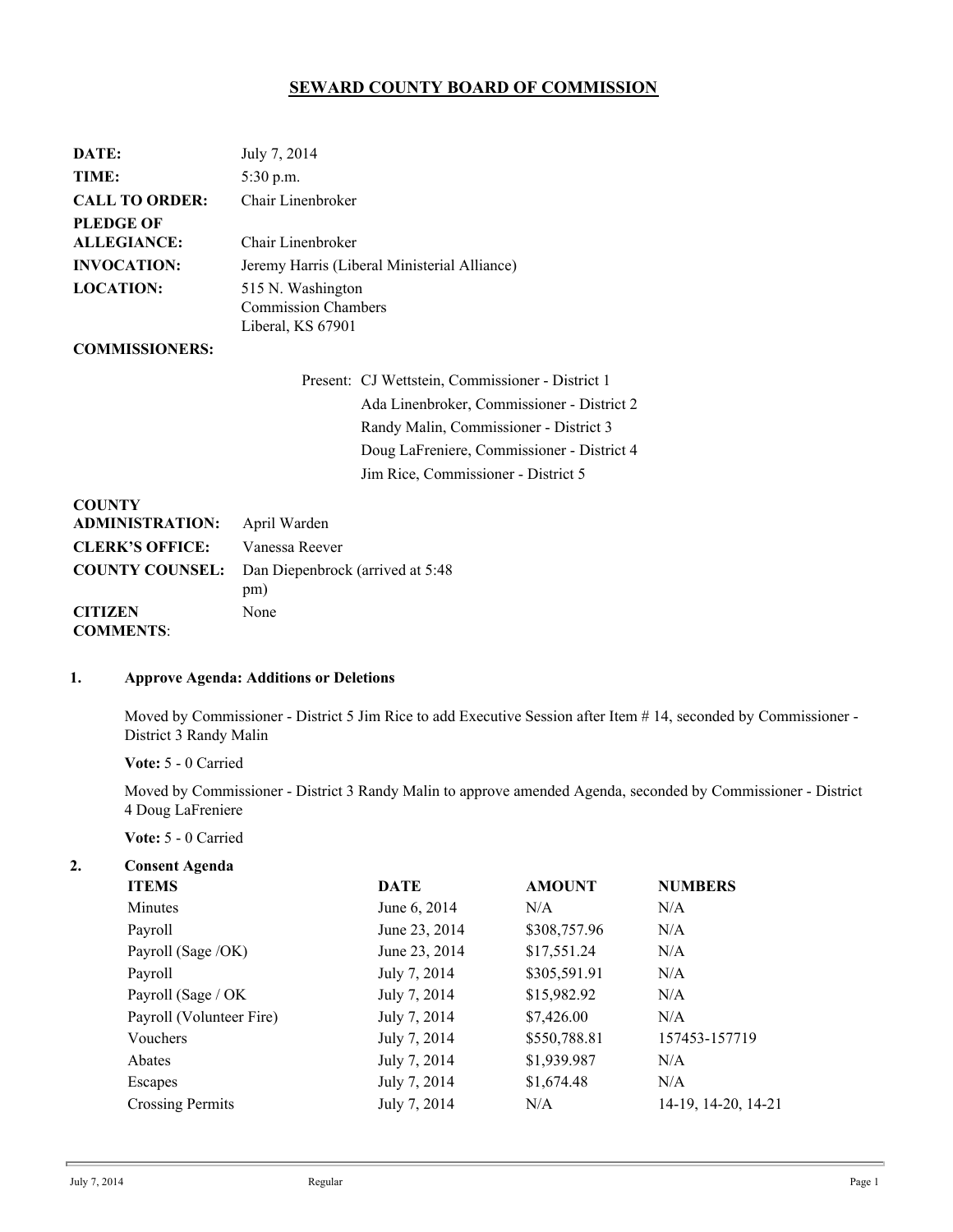### **Requisitions**

| <b>DEPARTMENT</b>     | <b>ITEM</b>                                                    | <b>VENDOR</b>                      | <b>AMOUNT</b>         | <b>LINE ITEM</b>                        |  |  |  |
|-----------------------|----------------------------------------------------------------|------------------------------------|-----------------------|-----------------------------------------|--|--|--|
| County Equipment      | (3) G3 Vision in car video system                              | Kustom Signals                     |                       | $\frac{1}{15,996.00}$   4-330-31100-481 |  |  |  |
| County Equipment      | (6) Handheld Radios                                            | Mobile Radio Service               | $\frac{5,761.53}{ }$  | 4-330-31100-481                         |  |  |  |
| County Equipment      | Ice Machine Lower Box                                          | Lynns Total Comfort<br>LLC         | \$1,487.80            | 4-330-31100-481                         |  |  |  |
| County<br>Technology  | (2) Desktop Computers for Clerk's<br>Office                    | <b>Web Creations</b>               | \$2,627.98            | $ 4-100-31166-250 $                     |  |  |  |
| County<br>Technology  | (2) Printers for Sheriff's Office                              | <b>Web Creations</b>               | $\vert$ \$2,117.59    | $ 4-100-31166-250 $                     |  |  |  |
| County<br>Technology  | (1) Desktop Computer for Event<br>Center                       | <b>Web Creations</b>               | $\vert$ \$1,133.99    | $ 4-100-31166-250 $                     |  |  |  |
| General<br>Courthouse | (200) cases of Copy Paper and<br>(5) cases of Legal Copy Paper | Southern Office<br><b>Supplies</b> | $\frac{$6,627.50}{ }$ | $ 4-100-35000-271 $                     |  |  |  |
| Jail                  | Roll Up Garage Door Replacement                                | Overhead Door<br>Company           | \$3,380.00            | 4-100-32000-222                         |  |  |  |
| R&B                   | (1) Laptop for GPS Sign Project                                | <b>Web Creations</b>               | \$1,114.00            | 4-205-35110-487                         |  |  |  |

Moved by Commissioner - District 3 Randy Malin to approve the Consent Agenda, seconded by Commissioner - District 4 Doug LaFreniere

**Vote:** 5 - 0 Carried

### **3. New Employees**

None Present

## **4. Employee Scholarship Awards**

 Mary Eastman stated that not everyone was aware of the Employee Scholarship awards in May, so the Committee decided to do a second round of awards. She advised that there were four applications turned in for consideration for two \$400 Scholarships but only two met the requirements. The first recipient was Rachelle Keen, daughter of Roger Keen, Landfill Truck Driver and the second one went to Quinten Mirabal, son of Thomas Mirabal, Deputy Sheriff.

### **5. Waiver of Fees - Event Center Junior 1st League Lego Competition**

Moved by Commissioner - District 5 Jim Rice to approve waiver of the Event Center Fees for the Junior 1st League Lego Competition, January 24 and February 28, 2015, seconded by Commissioner - District 3 Randy Malin

**Vote:** 5 - 0 Carried

## **6. Waiver of Fees - Ag Building LARC Annual Fundraising Event**

Moved by Commissioner - District 4 Doug LaFreniere to approve waiver of fees for the Ag Building for April 11, 2015 for the Liberal Area Rape Crisis Center Annual Fundraising, with the stipulation that no alcohol will be served, seconded by Commissioner - District 5 Jim Rice

**Vote:** 5 - 0 Carried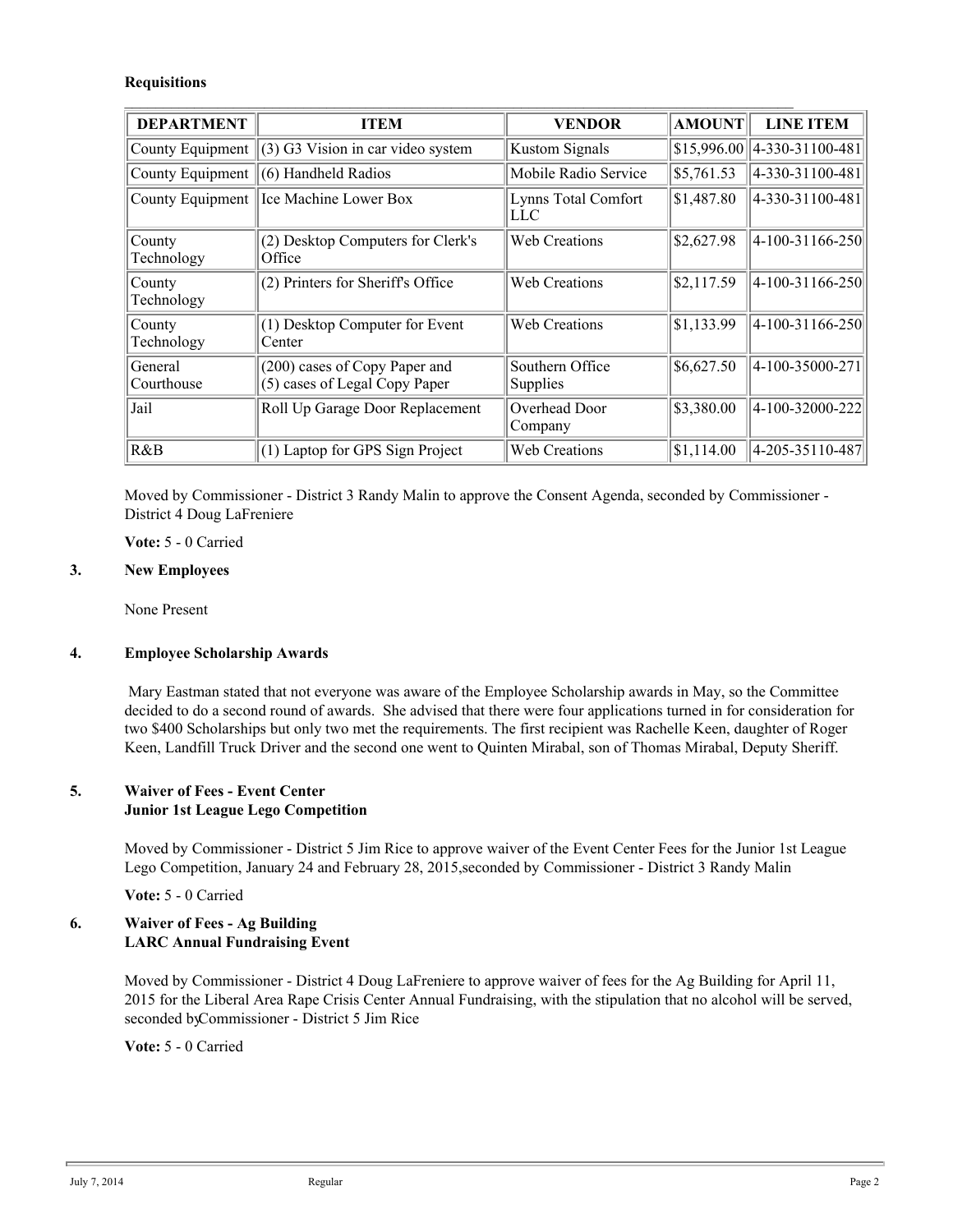### **7. Expired Warrants Write-off Request**

Moved by Commissioner - District 5 Jim Rice to write off Expired Warrants in the amount of \$356,358.84, seconded by Commissioner - District 3 Randy Malin

**Vote:** 5 - 0 Carried

## **8. Safran Morpho Trak**

Moved by Commissioner - District 1 CJ Wettstein to approve the purchase agreement with Safran Morpho Trak in the amount of \$4,031.00, with funds to come out of the Jail Budget, seconded by Commissioner - District 4 Doug LaFreniere

**Vote:** 5 - 0 Carried

## **9. Community Health Assessment**

Martha Brown, Seward County Health Department Director gave the Board an update of the Seward County Community Health Assessment.

### **10. Federal Fund Exchange Agreement**

Moved by Commissioner - District 5 Jim Rice to approve the Federal Fund Exchange Agreement between Seward County Road and Bridge and Kansas Department of Transportation which amounts to \$195,515.12, seconded by Commissioner - District 3 Randy Malin

**Vote:** 5 - 0 Carried

## **11. Appeal Decision of Zoning Administrator**

Moved by Commissioner - District 5 Jim Rice to approve the Appeal Decision of Zoning Administrator, to allow acres to be added to a parcel , seconded by Commissioner - District 4 Doug LaFreniere

**Vote:** 5 - 0 Carried

## **12. Kismet Fire Station Construction Bids**

Moved by Commissioner - District 1 CJ Wettstein to approve bid of Mid Plains Construction Inc for \$335,747.00, to be paid as follows:

\$219,000.00 from Rural Fire Building Fund and \$116,500.00 by way of a 3 year lease/purchase, all contingent upon compliance with statutory requirements pertaining to the lease purchase, seconded by Commissioner - District 3 Randy Malin

**Vote:** 5 - 0 Carried

# **13. KNRC Invoice**

Moved by Commissioner - District 1 CJ Wettstein to approve payment to KNRC as following:

\$2,632 for 2014 KNRC Administrative Dues, \$900 for 2014 Lesser Prairie Chicken Litigation seed-Fund Search and \$2,066 for 2014 Bureau of Land Management Participation, subject to KNRC attaining 501 (c) (3) status and adopting by laws by September 1, 2014, seconded by Commissioner - District 3 Randy Malin

**Vote:** 4 - 1 Carried

NAY: Commissioner - District 4 Doug LaFreniere

#### **14. Water Line at Fairgrounds Complex**

Moved by Commissioner - District 1 CJ Wettstein to approve the King Enterprises Inc bid in the amount of \$5,065 to come from County Building, contingent upon obtaining County permits , seconded by Commissioner - District 4 Doug LaFreniere